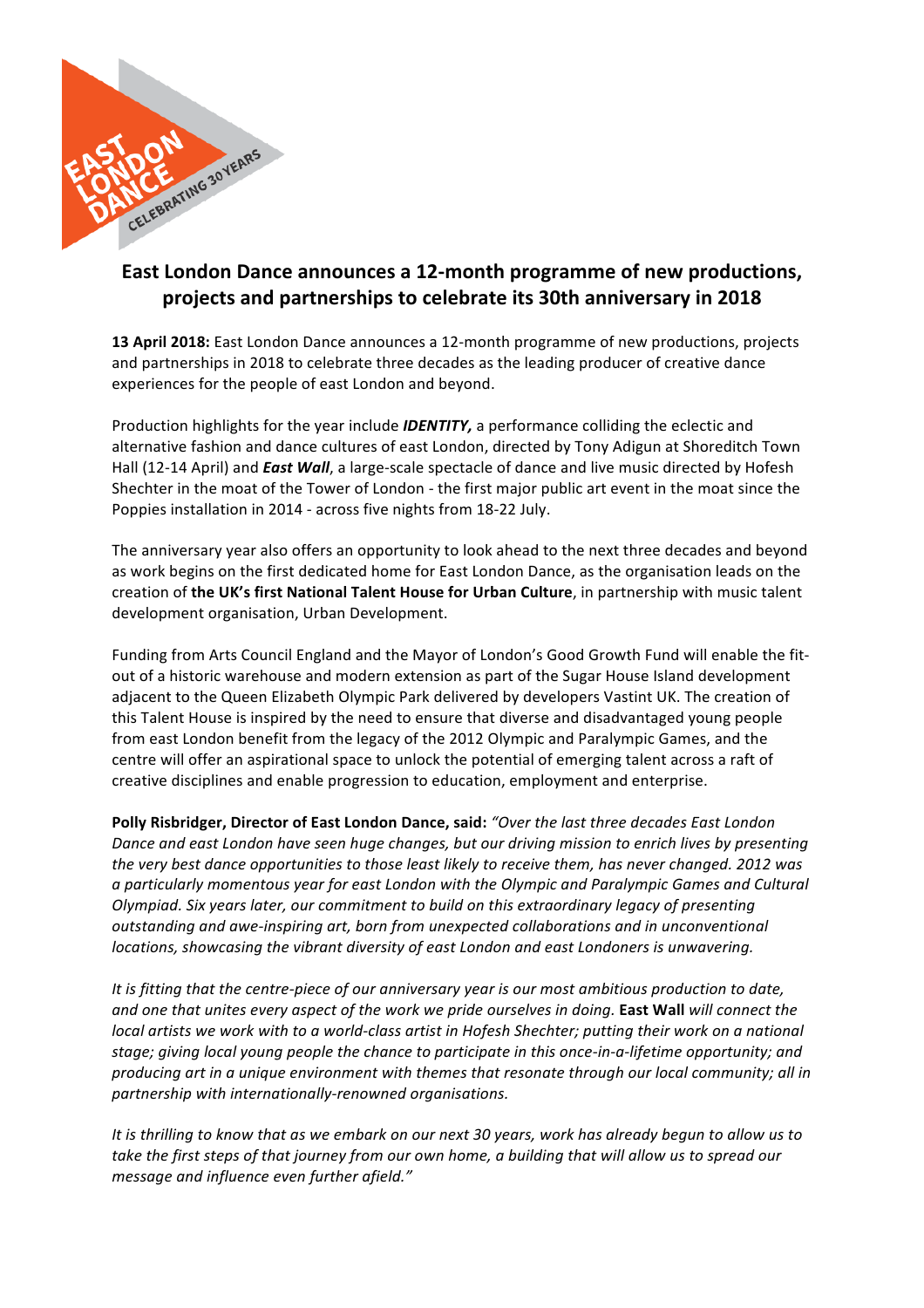Over the past three decades, East London Dance has played a central role at the start of many of the UK's most exciting choreographers and dance companies, including Wayne McGregor, Tony Adigun (Avant Garde Dance) and Candoco Dance Company. They have united world-class artists, organisations and venues with local east London communities, including Hofesh Shechter, Frantic Assembly, Willi Dorner, Rosemary Lee, Protein Dance and the Royal Opera House.

# **EAST LONDON DANCE PRESENTS ITS 30<sup>th</sup> ANNIVERSARY PROGRAMME:**

Across all its four areas of dance expertise - productions, participation, artist development and **dance leadership** - East London Dance aims to ensure the strongest possible offer of dance is delivered for its artists, participants and audiences and is helping to redefine what dance can do to build happy and healthy communities. The 30th anniversary programme is an opportunity to share the breadth and depth of this mission.

### **PRODUCTIONS:**

2018 will see East London Dance continue to push the boundaries of dance production, presenting work outside of traditional theatre spaces to create art that is inspired by the architecture of its surroundings reflecting the energy, diversity, eclecticism and aesthetic of east London, and giving voice to the issues that are important to its local communities.

**IDENTITY** at Shoreditch Town Hall (12 - 14 April), will see dance and catwalk collide in a pulsating giglike atmosphere as blazing new artistic voices challenge preconceptions of sexual, cultural, gender and ethnic identity, bringing audiences a slice of east London creativity that defies conformity. Collaborating with fashion creative Sabrina Henry and directed by Tony Adigun (*Fagin's Twist*), Avant Garde Dance Company, Ffion Campbell-Davies & Julia Cheng of House of Absolute, Houston Dance Collective and Rugged Estate will infuse hip hop, breaking, voguing, krump and waacking with their own unique styles in an unforgettable evening of raw energy.

*East Wall* at the Tower of London (18 - 22 July), is an epic production that will see a cast of over 150 dancers and musicians fill the moat of one of London's most iconic buildings for an extraordinary outdoor performance that embraces east London's diversity and puts its rich cultural heritage centre-stage. Directed by the internationally-celebrated Hofesh Shechter in collaboration with four outstanding young choreographers - Becky Namgauds, Duwane Taylor, James Finnemore and Joseph Toonga - *East Wall* is inspired by the stories of the communities that have grown up around the Tower. It will be the first major public art event in the Tower of London moat since the Poppies installation *Blood Swept Lands* and *Seas of Red* in 2014.

## **PARTICIPATION:**

For the past 30 years, East London Dance has been a pioneer of dance participation. Whether offering young people least likely to engage in the arts unique opportunities through collaborations with organisations such the Royal Opera House and Frantic Assembly, or addressing social issues through work such as the ongoing delivery of HeadStart, a bespoke programme to improve the resilience and wellbeing of young people most at risk of mental health issues, East London Dance continually strives to find new platforms to empower and engage young people.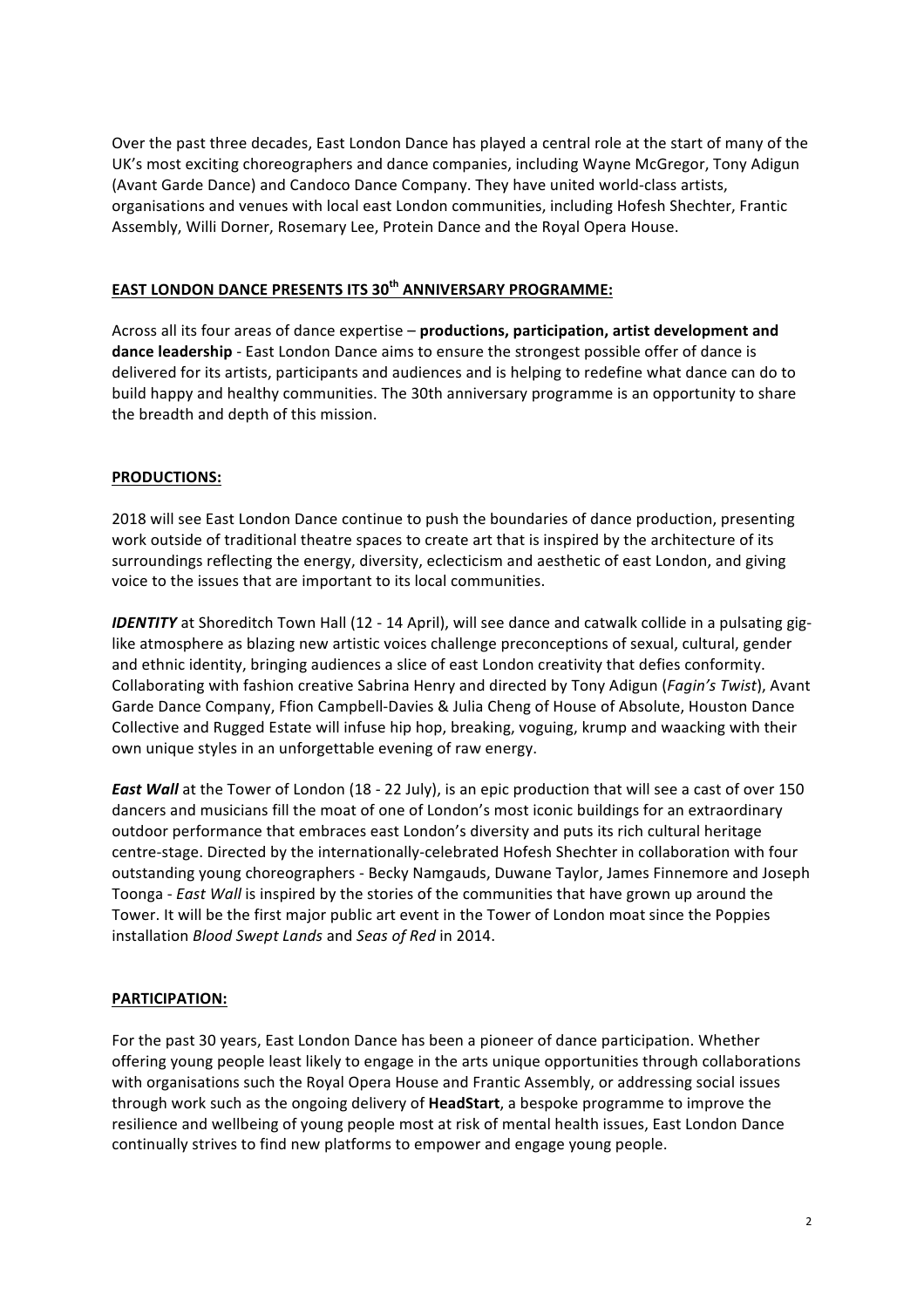In 2018, The Fi.ELD, East London Dance's unique programme to develop the future innovators of dance, will equip selected 16 - 25 year old dance creatives with the skills, resources and financial investment to make their ideas a reality. Under the guidance and mentorship of the East London Dance producers and Vicki Igbokwe (Uchenna Dance) participants will design, develop and deliver their own project ideas for *The Fi.ELD Festival* on 27 & 28 October, an event created specifically by young people for young people.

Since its creation in 2012, 50 young people have graduated The Fi.ELD programme and 100% have since secured paid employment in the arts. The Fi.ELD has recently secured five years of funding from the Esmée Fairbairn Foundation to continue to develop the skills and knowledge of young innovators of the future.

Working to bring communities together, in December 2018 East London Dance will host an intergenerational Tea Dance with performances from Leap of Faith, the organisation's seniors dance company. The event will give older and younger members of the east London community the chance to connect, learn from each other and share their passion for dance.

## **ARTIST DEVELOPMENT:**

East London Dance is committed to identifying, nurturing and launching artists and dance producers with distinct creative voices.

In February 2019, the Dance Enterprise Ideas Fund will award bursaries of up to £5,000 plus in-kind support to independent dance creatives looking to research, test or launch new artistic and entrepreneurial ideas. Since the Fund's launch in 2016, East London Dance has brought together investors from nine organisations including Sadler's Wells and English National Ballet to award bursaries totalling £45,000 to 14 outstanding dance creatives. Their inspiring ideas include the launch of an inclusive Latin and ballroom dance company; a film and dance project to get young children advocating a healthy lifestyle to their peers; a professional development network for hip hop artists; and a new digital innovation for deaf audiences.

In August 2018 in partnership with London College of Fashion, UAL, East London Dance will launch its second annual **Creative Lab for Costume, Dance and Technology**. The two week-long intensive programme will give up-and-coming costume designers, choreographers and creative technologists the opportunity to come together to explore these different areas of practice and develop collaborative new ideas.

#### **DANCE LEADERSHIP:**

As English National Ballet, Sadler's Wells and Studio Wayne McGregor begin to move to east London, East London Dance is driving a partnership with these internationally-renowned dance organisations to make the area a global hub for dance.

The organisation's Dance Enterprise Ideas Summit in February 2019 will offer artists, producers, venues and organisations from east London and beyond the opportunity to share and exchange enterprising ideas in dance. The day will include round-table discussions and insights from across the sector tackling a range of pertinent topics. The highlight of the day will be the shortlisted pitches for the Dance Enterprise Ideas Fund and the final awards ceremony.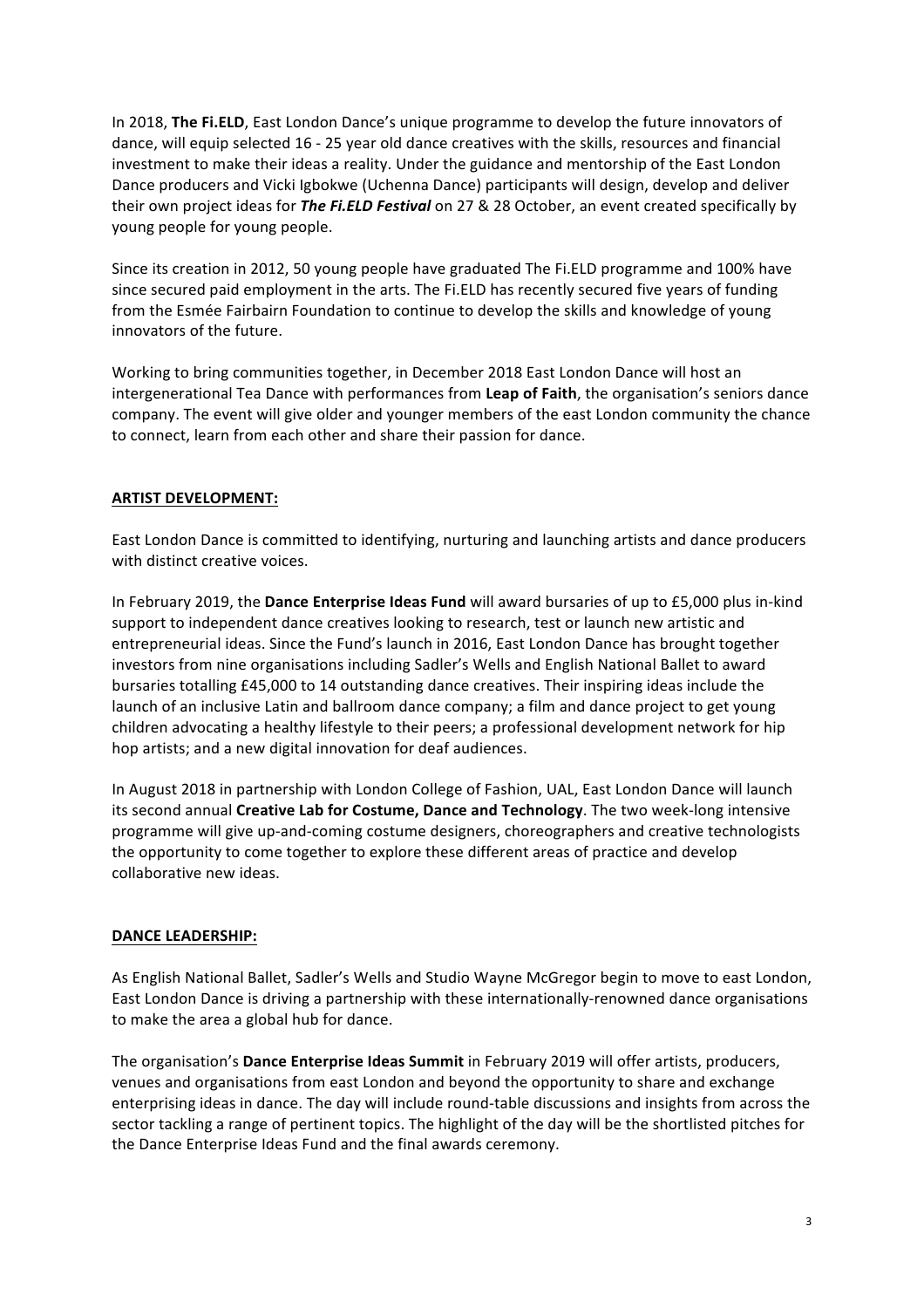#### **Notes to Editors:**

**Productions now on sale:**

*IDENTITY* **Shoreditch Town Hall 12 - 14 April shoreditchtownhall.com**

*IDENTITY is an East London Dance and Shoreditch Town Hall co-production* 

*East Wall* **The Tower of London 18 - 22 July eastwall.org** 

*Produced by East London Dance and Hofesh Shechter Company, commissioned by Historic Royal Palaces and presented by Historic Royal Palaces and LIFT* 

Press contact: Ben Stanley, Communications Manager, East London Dance ben.stanley@eastlondondance.org | 020 8279 1059

#### **About East London Dance**

Enriched by three decades of experience, East London Dance is the leading producer of creative dance experiences for the people of east London and beyond. We produce inspirational projects and events to engage our diverse local communities in dance, and nurture the next generation of artists and professionals. We champion enterprise, collaboration and innovation in order to create dance of exceptional quality that is seen regionally, nationally and internationally. We specialise in a tailored and responsive approach that places our communities and their needs, interests and ambitions at the centre of our work. In the last three years we have attracted diverse live audiences of over 120,000, of which over 50% are least likely to attend the arts. We have engaged and inspired over 11,000 people to participate in dance activities and launched the careers of many successful artists, choreographers and companies. East London Dance is based at Stratford Circus Arts Centre in the vibrant borough of Newham, and predominantly works across eight east London boroughs. eastlondondance.org

#### **30 year highlights:**

Over the past three decades, East London Dance has played a central role at the start of many of the UK's most exciting choreographers and dance companies;

- **Wayne McGregor** started his career as a dance animateur for Redbridge Council and collaborated closely with East London Dance in early 1990s. This collaboration has continued ever since, leading to both organisations being founding members of Dance Cluster East alongside Sadler's Wells and English National Ballet.
- **Candoco Dance Company** worked closely with East London Dance in the early days of the organisation, jointly pioneering inclusive practice for disabled and non-disabled people.